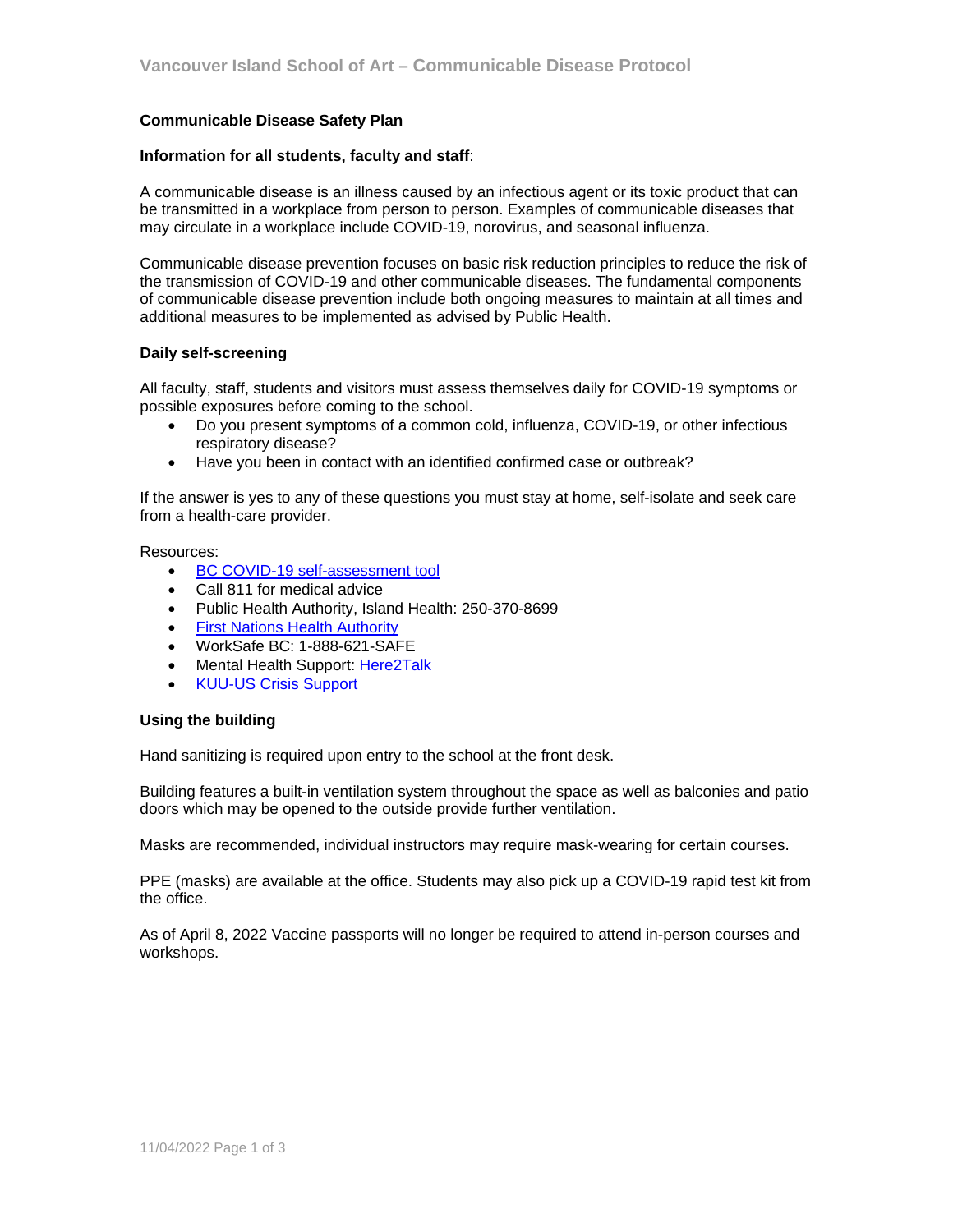# **Personal hygiene**

Wash your hands often with soap and water for 20 seconds and dry your hands with a paper towel. If soap and water are not accessible, use hand sanitizer. Hand sanitizer is available at reception and in washrooms. Cover your cough or sneeze into your elbow, or cover your mouth and nose with a tissue. Dispose of the tissue in the trash immediately and wash your hands after coughing or sneezing.

### **Class schedules and remote learning**

Class schedules have been modified to maintain occupancy limits and reduce the number of people on campus. Half of all course offerings have been moved to an online teaching method.

## **Cleaning**

We are following the BCCDC [guidelines for cleaning and disinfecting public settings.](http://www.bccdc.ca/health-info/diseases-conditions/covid-19/community-settings)

This includes frequent cleaning of high-traffic areas and high-contact surfaces such as washrooms, counters, handles, faucets, doors, railings and the register. Classrooms are fully sanitized before and after each class.

### **What to do if you are ill**

If you have any symptoms consistent with COVID-19 or are feeling sick, avoid contact with others and self-isolate at home in accordance with guidance from the [BC Centre for Disease Control](http://www.bccdc.ca/health-info/diseases-conditions/covid-19/self-isolation)  [\(BCCDC\)](http://www.bccdc.ca/health-info/diseases-conditions/covid-19/self-isolation). According to BCCDC symptoms include: fever, chills, cough, shortness of breath, sore throat, stuffy or runny nose, loss of sense of smell or taste, headache, fatigue, diarrhea, loss of appetite, nausea and vomiting, and muscle aches. Symptoms can range from mild to severe.

If you are concerned that you may have COVID-19, use the [BC COVID-19 self-assessment](https://covid19.thrive.health/)  [tool](https://covid19.thrive.health/) to help guide you on what to do. If you have health questions, you can call your doctor or call [HealthLink BC](https://www.healthlinkbc.ca/) at 811, or for the deaf and hard of hearing, call 711 or contact through Video [Relay Services.](https://srvcanadavrs.ca/en/) The province of BC has also set up a dedicated COVID-19 hotline for nonmedical questions at 1-888-COVID19.

You may only return to school once you are medically cleared to end your self-isolation or when you meet the criteria set-out by the [BCCDC](http://www.bccdc.ca/health-info/diseases-conditions/covid-19/self-isolation).

## **Students**

Report absences due to illness as you usually would and notify your instructor and the office by email. Instructor emails can be found in your course syllabus as well as in the course welcome email.

Students who would normally attend a classroom course but are self-isolating as a result of the daily self-assessment process, who reside with someone who needs to self-isolate, or who are unable to attend due to community restrictions may request academic concession due to missed classes or course requirements. Notify the office of your situation and allowances will be made for course work to be completed virtually as needed.